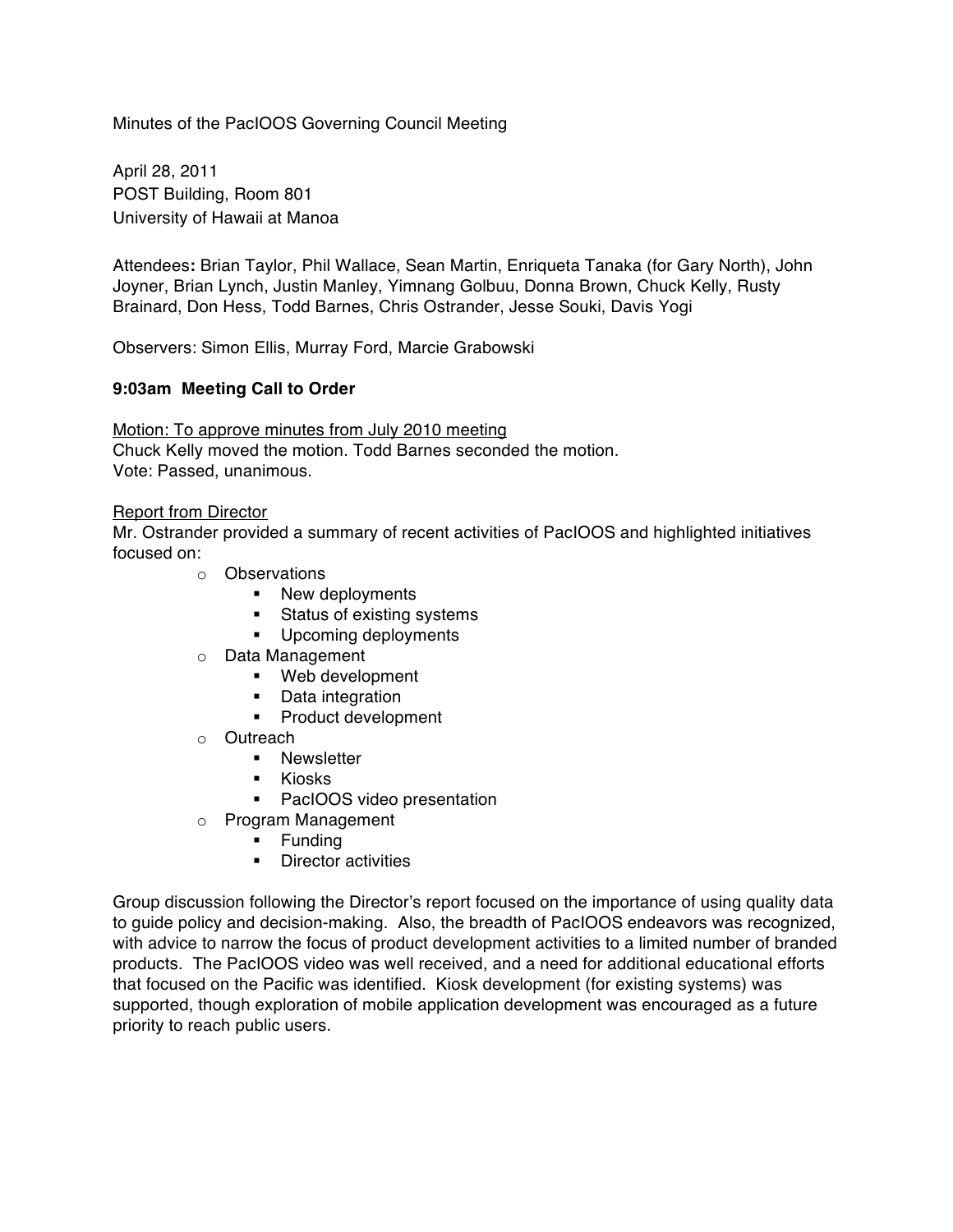# Roundtable Discussion on PacIOOS Opportunities

Each Member/Delegate discussed their perspectives on potential collaborations and opportunities to grow PacIOOS. All members provided insight, however, only general comments are summarized below.

Opportunities abound for private sector collaborations (Google Ocean, Virgin Oceanic). Approaching private parties through the University, with high-profile folks from the islands, may benefit ocean observing as a whole, including PacIOOS. Additionally, PacIOOS can take advantage of regulatory requirements (clean water, historic preservation) for monitoring by providing third-party services to permit holders/seekers as well as preemptive monitoring to gauge the impact of development and disasters on resources. DOD is interested in sustainability---PacIOOS provides information critical to offshore and alternative power parties (wave, wind, currents, biology). Furthermore, other federal agencies are interested in the same issues as DOD and have resources to bring to bear (DOT, DOI, DOE).

There is an ongoing need for more collaboration, data dissemination, and observations in the insular Pacific. PIGOOS, SOPAC, SPREP, PACOM (J8) and other partners are potential customers using PacIOOS data as well as partners providing information to our system. PacIOOS has capabilities that are desired elsewhere---collaboration can expand those capabilities and leverage work PacIOOS has done while providing resources to PacIOOS to expand development of services. In addition to agencies, ocean observing is becoming a priority for nations in the region (AUS, NZ, Japan, China, Korea)---PacIOOS needs to engage with the international community.

Marine debris is a major issue for all Pacific Islands. It impacts shipping at sea, it impacts coral reefs and shorelines, and funds are available globally to address it. Tracking and removal of debris, as well as prediction of debris fields is needed. PacIOOS can provide predictions of debris (generally, through surface current modeling) but cannot sufficiently address global/regional marine debris issue within the scaling window of the system. The issue is compelling, but outside our purview.

Carbonate geochemistry is becoming a bigger issue with NOAA. There exists a strategic plan for CO2 monitoring through PMEL and PacIOOS has already partnered with PMEL in the past to expand CO2 systems. Future collaboration on this, especially focused in the Pacific and NWHI, is desirable.

## Presentation from Dr. Mark Merrifield

Dr. Merrifield, the lead for PacIOOS wave and water level observations, presented a summary of the current scientific knowledge with respect to sea level rise in the Pacific.

## Presentation from Director on draft PacIOOS Strategic Plan

Mr. Ostrander reviewed the development of the PacIOOS Strategic Plan and opened the floor for discussion.

## Roundtable Discussion on draft PacIOOS Strategic Plan

The divide in the Governing Council between Members and Delegates was questioned, with most in attendance favoring a discussion with the IOOS Program Office regarding the discontinuing of a 2-tiered policy of membership (exclusion of FAS from full membership on PacIOOS Council). Mr. Ostrander reiterated that PacIOOS has distributed funds to all parts of